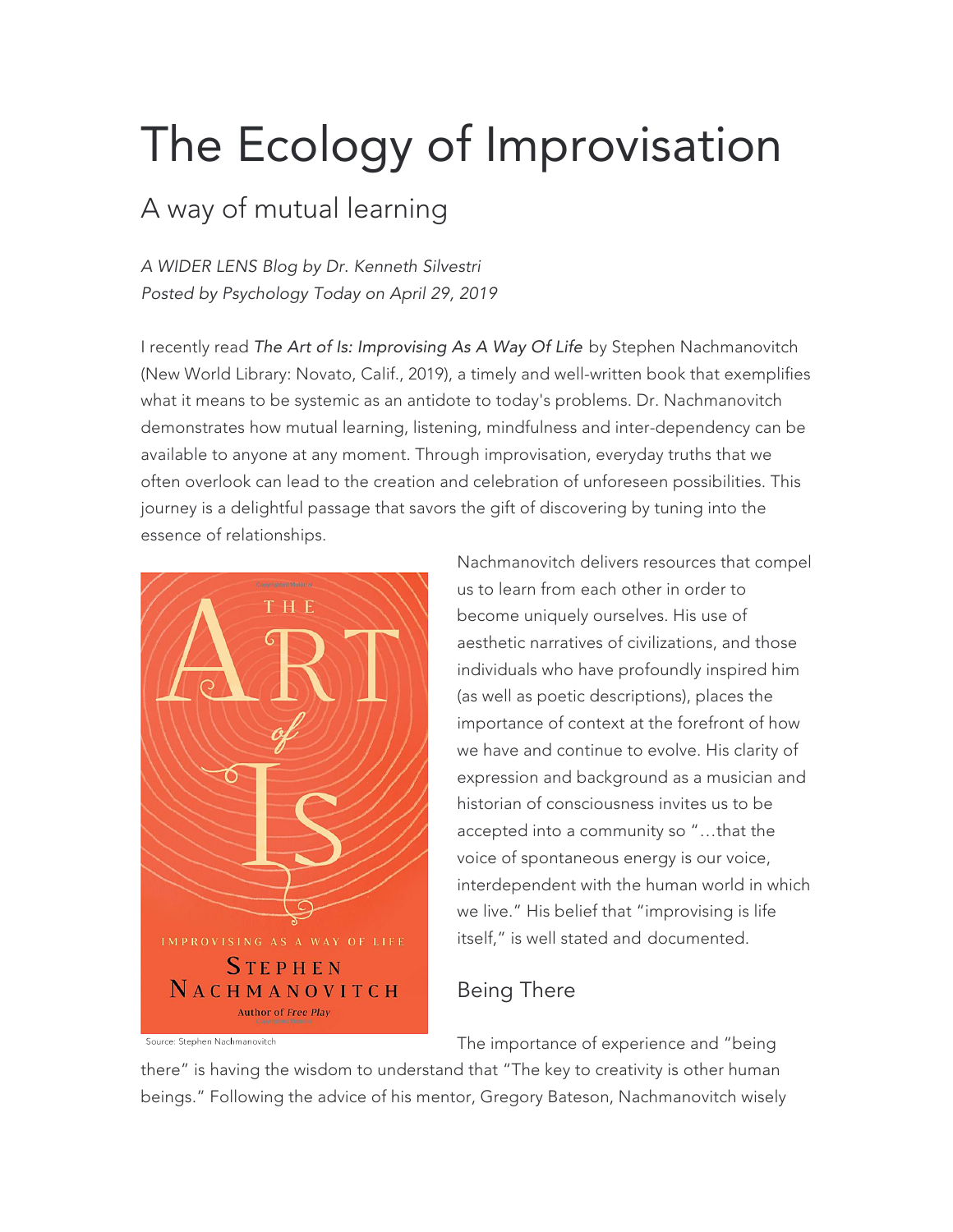"stomps" out nouns, which usually confuse the name of something with the thing itself (or the map with the territory). Living through verbs and relationships makes it much easier to "see people without captions." In this way, "we can make the jump into thinking systemically, to realizing that we are verbs, not things." When this becomes apparent in one's behavior, it allows you to recognize that "something else is always going on amid the endless tape-loop of consciousness."

Nachmanovitch goes on to mention that "freedom to act at the moment, the capacity to improvise, can liberate us but also terrifies us." Thus, the emphasis on learning from our mistakes and listening to each other to blend and synchronize is for a larger context. The result is to share and to trust our self-organizing attributes as well as adjust to the moment, which allows an understanding of our impermanence and interconnections.

## Listening

Improvising has such a meaningful consequence to teaching, healing and governing, in a manner that is in balance with how nature works. The beauty and wisdom to understand how patterns connect forms an ecological wholeness. Nachmanovitch holds our attention as he explores these actions using, for example, frogs and their relevance to epistemology; Zen haikus; and the wisdom of William Blake, Shakespeare, and Carl Jung all of which contribute to understanding the ecology of our minds.

Most of all, his emphasis is on listening. To connect and respond reflects our original nature and its quest to be in mutual relationships. There is a uniqueness in every moment for each person and combinations of people which is the raw material of improvising. This is the essence of what he calls "rubbing," the social connections waiting to be experienced through making art with all its imperfections, resilience and beauty.

The rewards in this book are immense. Stephen Nachmanovitch leaves us with a message of being "interesting" as a relationship mode that brings "prodigious kindness," which arises from taking an interest in other human beings.

I recently had the opportunity to talk with Stephen and ask him a few questions:

KS: How do you reflect on the message in your book?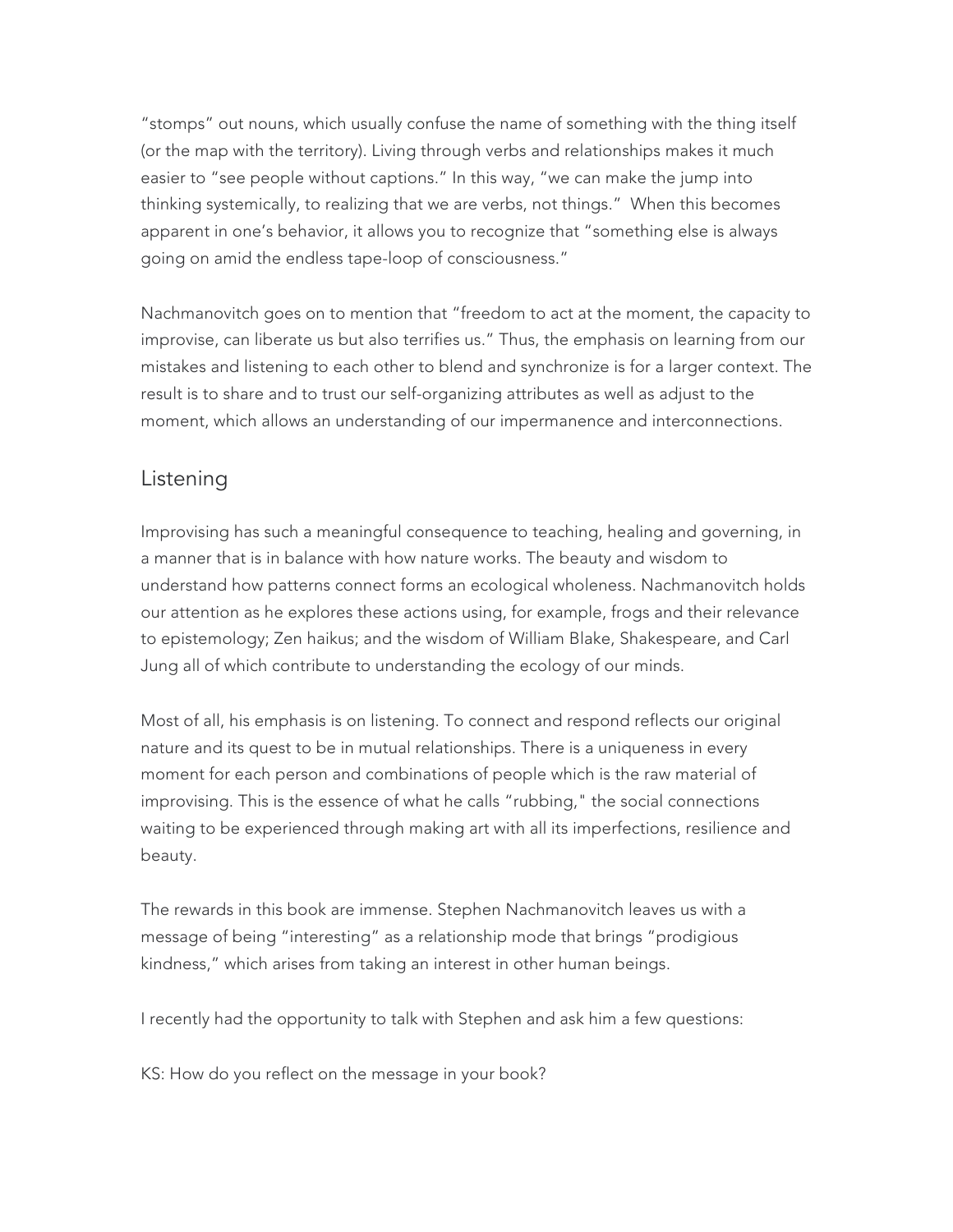SN: The message is who you are, who I am, and we are all together… when you play a musical instrument or in inventing things or writing or cooking you are the message…your complete being is the message rather than some sort of slice of virtuosic behavior. It reminds me of the last statement by the Buddha before he died when his followers ask, "Please master give us your final teaching" and he says, "Be your own light."

KS: When people say I wish I can be creative, is this a good jumping off place for improvisation?

SN: Improvising isn't a thing, all improvised art forms are to some extent hybrids between the plan and unplanned and things that you thought you knew… Doctor King had a script for his speech and he began reading the script but then the script didn't mention dreams and suddenly here we are in a whole new world because he went off script.

KS: You write that we are not things.

SN: Your body or my body is full of infinitely many stories. The only thing it isn't full of is an independent inherent existence which is why the first principle of Buddhism is called emptiness of inherent existence. We exist only in this nexus and network of infinitely many relationships. So, when we try to stamp an *identity* on people, on things, on processes, on a piece of music, what we're really trying to do is pin it to a board and say ok just gave you a name and don't wiggle anymore.

KS: Can you elaborate where that core of artistic power exists?

SN: I like to talk about points of contact. I mean in the very simplest sense; I would begin with this kindergarten exercise of holding hands on arriving in a room together. It's a kindergarten thing we've all done a million times and it's corny but out of its corniness, we have the everyday experience of contact of one hand to another. And out of this corny everyday experience arises the most extraordinary music because it gives people a context. That moment of contact of hand to hand gives you a context and a launching place for people to create extraordinary things together, make music that they did not know an hour ago how to make…in the presence of other people doing the same thing.

KS: How is it that we all have the potential to create surprises?